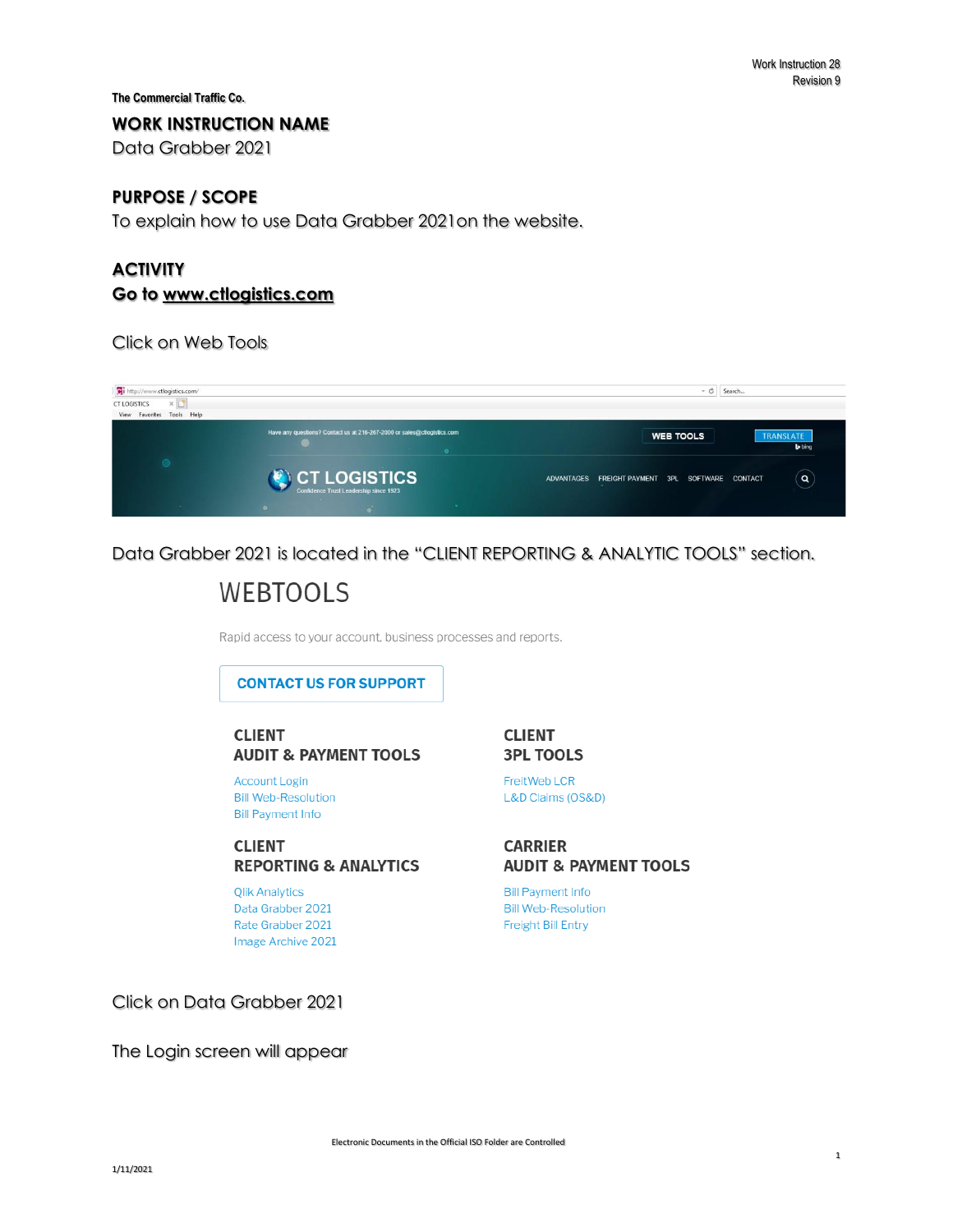**The Commercial Traffic Co.**

| CT LOGISTICS<br>Confidence Trust Leadership since 1923 |
|--------------------------------------------------------|
| Username                                               |
| Password                                               |
| Remember Me                                            |
| <b>E</b> LOG IN                                        |
| Forgot Password? Forgot UserName?                      |

Enter Username and password, click on login.

The data grabber screen will appear.

Choose the file you want to search. Options are:

History File (FreitRater history)

Match Failures (data issues)

Rate Failures (rate issues)

Web Resolution (bills that have ben sent to web resolution)

BL Failures (bill of lading issues)

EDI Returns (EDI invoices with errors or duplicates)

| Choosing these items will result in a faster running query. |                                               | Note: The items that show - (Indexed) after them are indexed fields. |   |
|-------------------------------------------------------------|-----------------------------------------------|----------------------------------------------------------------------|---|
|                                                             |                                               |                                                                      |   |
| Select Search File 7                                        | <b>History File</b>                           |                                                                      |   |
|                                                             | <b>Match Failures</b><br><b>Rate Failures</b> |                                                                      |   |
| <b>Enter Search Criteria F</b>                              | <b>Web Resolution</b>                         |                                                                      |   |
|                                                             | <b>BL</b> Failures                            |                                                                      | ٠ |
| Choose                                                      | <b>EDI Returns</b>                            | Value<br>$\checkmark$                                                |   |
|                                                             |                                               |                                                                      |   |

Lookup Carrier Code

Enter the search Criteria to be used. Use the drop-down list to select the field to search on.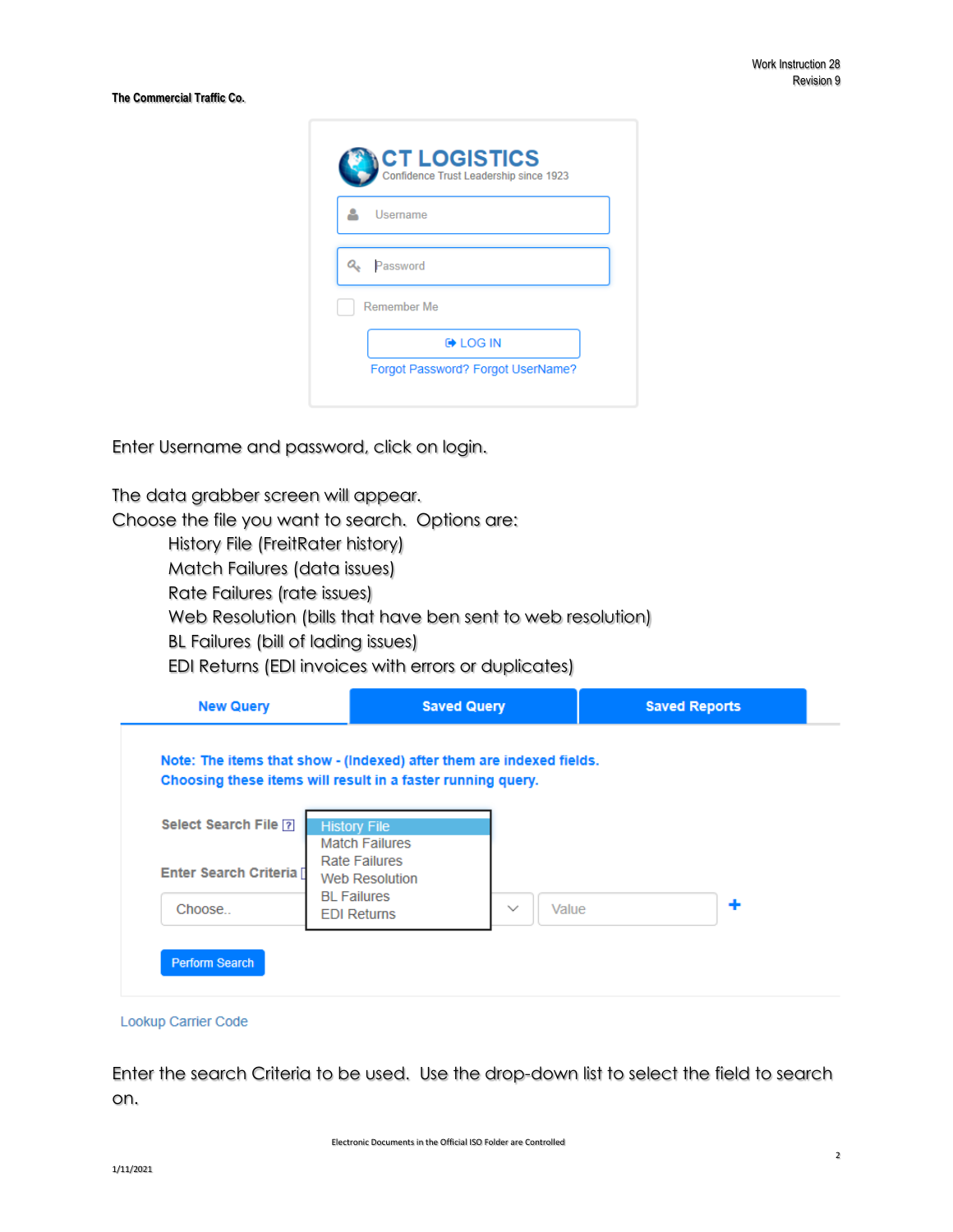**The Commercial Traffic Co.**

In the Serarch For box, select on Operator from the drop-down list

In the box next to the Operator, ente r the data for the field.

NOTE: You may select for multiple data in each field, as well as multiple fields.

| <b>New Query</b>                                                     |                     | <b>Saved Query</b>  |          | <b>Saved Reports</b> |  |
|----------------------------------------------------------------------|---------------------|---------------------|----------|----------------------|--|
| Note: The items that show - (Indexed) after them are indexed fields. |                     |                     |          |                      |  |
| Choosing these items will result in a faster running query.          |                     |                     |          |                      |  |
|                                                                      |                     |                     |          |                      |  |
| Select Search File ?                                                 | <b>History File</b> | $\checkmark$        |          |                      |  |
| Enter Search Criteria ?                                              |                     |                     |          |                      |  |
|                                                                      |                     |                     |          |                      |  |
| PAYMENT.SYSTEM.DATE V                                                |                     | $\checkmark$<br>$=$ | 20200619 | ٠                    |  |
|                                                                      |                     |                     |          |                      |  |
| <b>Perform Search</b>                                                |                     |                     |          |                      |  |

**Lookup Carrier Code** 

Click the left mouse button on the *Perform Search* button to select the records. Do not hit [Enter]

System will inform you of the number of records that came back. Choose the output type (Data Type). Use the drop-down list to select the data type for the output. Options are:

CSV (comma delimited) Excel Exploded (allows level 2 and 3 data to be viewed) FWPC

Choose Data Type ?

| <b>Excel</b> | . v |
|--------------|-----|
| CSV          |     |
| Exploded     |     |
| <b>FWPC</b>  |     |

Choose Fields to Return ?

The difference between Exploded Excel and the excel choice has to do with Level 2 and Level 3 fields. When Level 2 or Level 3 data is returned in a regular Excel document, the multiple values are returned on one line. For example:

SHIP DATE L3 ACCRUED WEIGHT 20020301 10992}8825}10204}2160}1353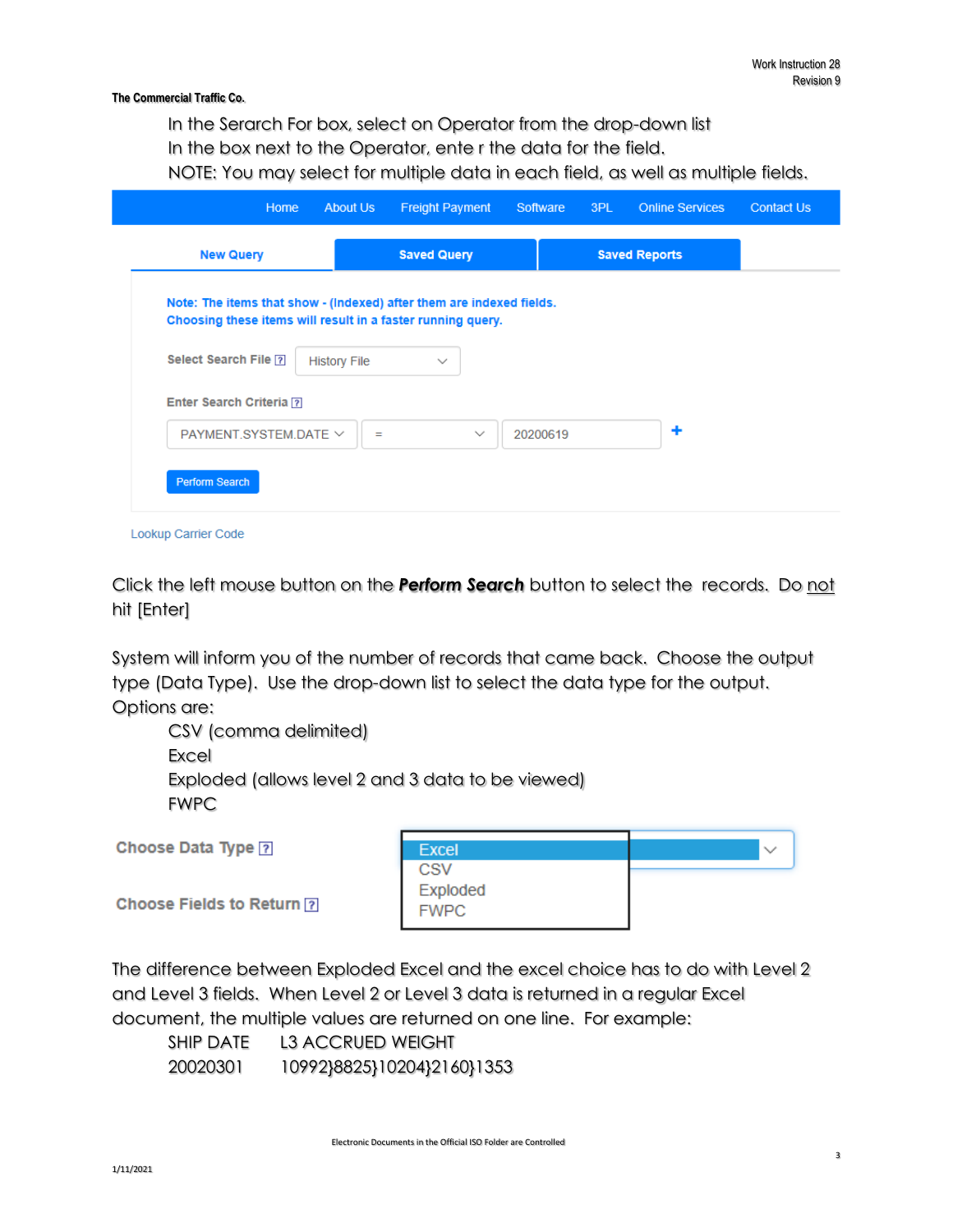4

### **The Commercial Traffic Co.**

If Exploded Excel is chosed, there is a separate line for each level 2 and level 3 field returend, so the above example would look like this;

| <b>SHIP DATE</b> | L3 ACCRUED WEIGHT |
|------------------|-------------------|
| 20020301         | 10992             |
| 20020301         | 8825              |
| 20020301         | 10204             |
| 20020301         | 2160              |
| 20020301         | 1253              |

To choose fields to be returned, high light each field to appear in the report and click on the > button to move the name of the field in the selected fields box.

| <b>Available Fields</b> |                             | <b>Selected Fields</b> |
|-------------------------|-----------------------------|------------------------|
| ACC.20AC                | $\rightarrow$               |                        |
| ACC.20BF                |                             |                        |
| ACC.20DR                |                             |                        |
| ACC.20EB                |                             |                        |
| ACC.20EM                |                             |                        |
| ACC.20ER                | $\langle \vert \vert \vert$ |                        |
| ACC.20ES                |                             |                        |
| ACC.20FF                |                             |                        |
| ACC.20FR                |                             |                        |
| ACC.20FT                | <b>Section</b>              |                        |
|                         |                             |                        |

Use the up and down arrors to move the fields into the order they should appear in the spreadsheet.

Once all fields have been choosen and in thedesired order, click on Grab Data.

• To save the query so it can be used again, click on Save Query BEFORE clicking on Grab Data. If saving the queery, the box below with appear.

| <b>Save Query</b>     | ×                                                      |
|-----------------------|--------------------------------------------------------|
| <b>Save Query As:</b> | Share Query with Other AFTGBL Users.                   |
|                       | <b>Save Query</b><br><b>Save As New Query</b><br>Close |

Enter a name that describes what the query is for. If the quesry is to be shared with others, click on the box next to "Share Query with Other…" and click on Save. If not sharing the query, click on Save Query.



Click on Close Window.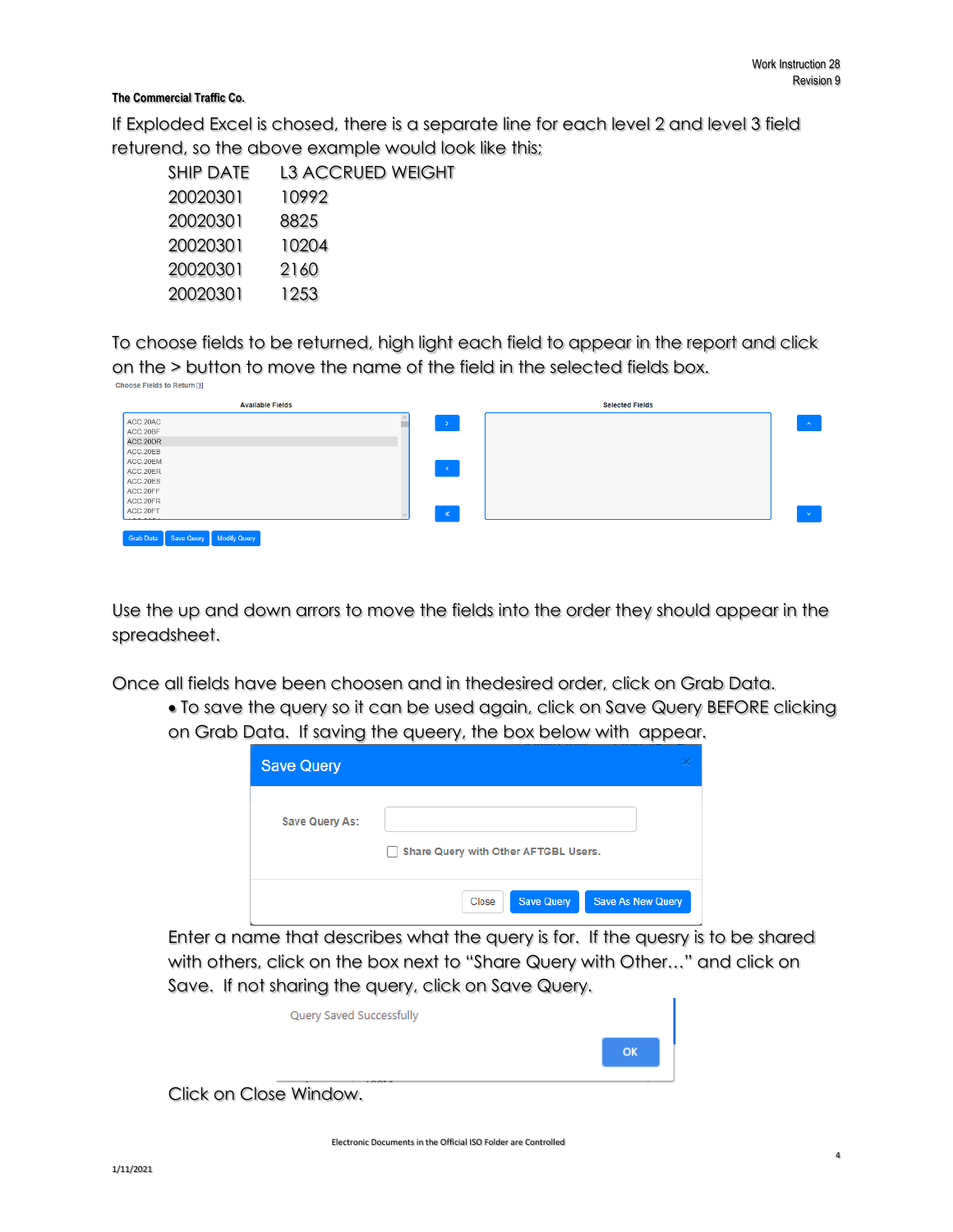Once the report has been created, save the report toa local drive as an Excel spreadsheet so that the data can be manipulated.

| Edit<br>Go To<br>Help<br>File<br>Tools<br>Format<br>Data<br>Favorites<br>Insert<br><b>View</b>                                                                                                                                                                                                                                                                                                                                                                    |                   |             |                           |                            |                     |                      |                    |                                 |                       |  |
|-------------------------------------------------------------------------------------------------------------------------------------------------------------------------------------------------------------------------------------------------------------------------------------------------------------------------------------------------------------------------------------------------------------------------------------------------------------------|-------------------|-------------|---------------------------|----------------------------|---------------------|----------------------|--------------------|---------------------------------|-----------------------|--|
| $\frac{1}{2}$<br>$\bigcirc$ $\cdot$ $\bigcirc$ $\cdot$ $\bigcirc$ $\cdot$ $\bigcirc$ $\cdot$ $\bigcirc$ $\cdot$ $\bigcirc$ $\cdot$ $\bigcirc$ $\cdot$ $\bigcirc$ $\cdot$ $\bigcirc$ $\cdot$ $\bigcirc$ $\cdot$ $\bigcirc$ $\cdot$ $\bigcirc$ $\cdot$ $\bigcirc$ $\cdot$ $\bigcirc$ $\cdot$ $\bigcirc$ $\cdot$ $\bigcirc$ $\cdot$ $\bigcirc$ $\cdot$ $\bigcirc$ $\cdot$ $\bigcirc$ $\cdot$ $\bigcirc$ $\cdot$<br>https://www.ctlogistics.com/spreadsheets/rad82FF5 |                   |             |                           |                            |                     |                      |                    |                                 |                       |  |
| $f_{x}$ SCAC<br>A <sub>1</sub>                                                                                                                                                                                                                                                                                                                                                                                                                                    |                   |             |                           |                            |                     |                      |                    |                                 |                       |  |
| A                                                                                                                                                                                                                                                                                                                                                                                                                                                                 | B.                | Formula Bar | c.                        | D.                         | F                   |                      | G                  | н                               |                       |  |
| <b>SCAC</b>                                                                                                                                                                                                                                                                                                                                                                                                                                                       | <b>FB.NUMBER</b>  | <b>SID</b>  |                           | <b>SHIPPER NAME</b>        | <b>SHIPPER CITY</b> | <b>SHIPPER STATE</b> | <b>SHIPPER ZIP</b> | <b>CONSIGNEE NAME</b>           | <b>CONSIGNEE CITY</b> |  |
|                                                                                                                                                                                                                                                                                                                                                                                                                                                                   | 2 RDWY 242546569X |             | 07644000001537298         | <b>DISTRIBUTION CENTER</b> | <b>LANCASTER</b>    | <b>OH</b>            | 43130              | JOHNSON'S RESTAURANT SUPPLY     | <b>NEPTUNE</b>        |  |
| 3 RBTW                                                                                                                                                                                                                                                                                                                                                                                                                                                            | 1070201000        |             | 07644000001546238         | <b>DISTRIBUTION CENTER</b> | <b>LANCASTER</b>    | <b>OH</b>            | 43130              | <b>PAMPERED CHEF</b>            | <b>ADDISON</b>        |  |
| 4 RBTW                                                                                                                                                                                                                                                                                                                                                                                                                                                            | 1070289194        |             | 07644000001556831         | <b>DISTRIBUTION CENTER</b> | <b>LANCASTER</b>    | <b>OH</b>            | 43130              | <b>VILLAGE CANDLE</b>           | <b>TOPSHAM</b>        |  |
| 5 CTCO                                                                                                                                                                                                                                                                                                                                                                                                                                                            | 20080229          |             |                           |                            |                     |                      |                    |                                 |                       |  |
| 6 RBTW                                                                                                                                                                                                                                                                                                                                                                                                                                                            | 1080135600        |             | 007764400000168262 MONACA |                            | <b>MONACA</b>       | PA                   | 15061              | <b>AIMET TECHNOLOGIES</b>       | <b>ZEBULON</b>        |  |
| 7 MIGO                                                                                                                                                                                                                                                                                                                                                                                                                                                            | 84835             |             | 07644000001688259         | <b>DISTRIBUTION CENTER</b> | <b>LANCASTER</b>    | <b>OH</b>            | 43130              | <b>PUBLIX SUPERMARKETS INC</b>  | <b>DACULA</b>         |  |
| 8 IMFSQ                                                                                                                                                                                                                                                                                                                                                                                                                                                           | 88663A            | <b>NA</b>   |                           | <b>DISTRIBUTION CENTER</b> | <b>LANCASTER</b>    | OH                   | 43130              | <b>DISTRIBUTION CENTER</b>      | <b>LANCASTER</b>      |  |
| 9 RBTW                                                                                                                                                                                                                                                                                                                                                                                                                                                            | 1080262268        |             | 07644000001702306         | <b>DISTRIBUTION CENTER</b> | <b>LANCASTER</b>    | <b>OH</b>            | 43130              | <b>PAMPERED CHEF</b>            | <b>ADDISON</b>        |  |
| 10 RBTW                                                                                                                                                                                                                                                                                                                                                                                                                                                           | 1080431972        |             | 07644000001702412         | <b>DISTRIBUTION CENTER</b> | <b>LANCASTER</b>    | OH                   | 43130              | <b>OLD VIRGINIA CANDLE CO</b>   | <b>FOREST</b>         |  |
| 11 UPGF                                                                                                                                                                                                                                                                                                                                                                                                                                                           | 792253022         |             | 07644000001704485         | <b>DISTRIBUTION CENTER</b> | <b>LANCASTER</b>    | OH                   | 43130              | WAL*MART DC 6011G-GENERAL       | <b>BROOKHAVEN</b>     |  |
| 12 MLXP                                                                                                                                                                                                                                                                                                                                                                                                                                                           | 0571450940        |             | 07644000001707059         | <b>DISTRIBUTION CENTER</b> | <b>LANCASTER</b>    | OH                   | 43130              | <b>ZEPOLE RESTAURANT SUPPLY</b> | <b>BOLINGBROOK</b>    |  |
| 13 NAT1                                                                                                                                                                                                                                                                                                                                                                                                                                                           | 104162            |             | 31805                     | <b>GRIMM INDUSTRIES</b>    | <b>FAIRVIEW</b>     | <b>PA</b>            | 16415              | <b>PLANT1</b>                   | LANCASTER             |  |

## Click on File

Save As

| https://www.ctlogistics.com/spreadsheets/rad82                          |                                                     |  |  |  |  |  |
|-------------------------------------------------------------------------|-----------------------------------------------------|--|--|--|--|--|
|                                                                         | e https://www.ctlogistics.com/spreadsheets/rad82FF5 |  |  |  |  |  |
| Edit<br>View<br>Format<br>Insert<br>File                                | <b>Tools</b><br>Data<br>Go To<br>Favor              |  |  |  |  |  |
| New Tab<br>$Ctrl + T$<br>$Ctrl + N$<br>New Window<br>$Ctrl + O$<br>Open | cs.com/spreadsheets/rad82FF5<br>CAC                 |  |  |  |  |  |
| Save As                                                                 | C                                                   |  |  |  |  |  |
| Ctrl+W<br>Close Tab                                                     | SID<br>SН                                           |  |  |  |  |  |
|                                                                         | 07644000001537298<br><b>DIS</b>                     |  |  |  |  |  |
| Page Setup                                                              | 07644000001546238<br>DIS.                           |  |  |  |  |  |
| $Ctrl + P$<br>Print                                                     | 07644000001556831<br><b>DK</b>                      |  |  |  |  |  |
| Send                                                                    |                                                     |  |  |  |  |  |
|                                                                         | 007764400000168262<br>MC                            |  |  |  |  |  |
| Import and Export                                                       | 07644000001688259<br>DK                             |  |  |  |  |  |
| Properties                                                              | <b>DIS</b><br>ΝA                                    |  |  |  |  |  |
|                                                                         | 07644000001702306<br>DIS.                           |  |  |  |  |  |
| Work Offline                                                            | 07644000001702412<br><b>DIS</b>                     |  |  |  |  |  |
| Exit                                                                    | <b>DIS</b><br>07644000001704485                     |  |  |  |  |  |
| 0571450940<br><b>MLXP</b>                                               | 07644000001707059<br><b>DIS</b>                     |  |  |  |  |  |
| 104162<br>13<br>NAT1                                                    | 31805<br>GF                                         |  |  |  |  |  |
| 107117                                                                  | <b>**************</b>                               |  |  |  |  |  |

Choose the Local drive

In the File Name box, enter the name of the file

In the Save as Type box, click on the drop down arrow and choose Micrsoft Excel Workbook